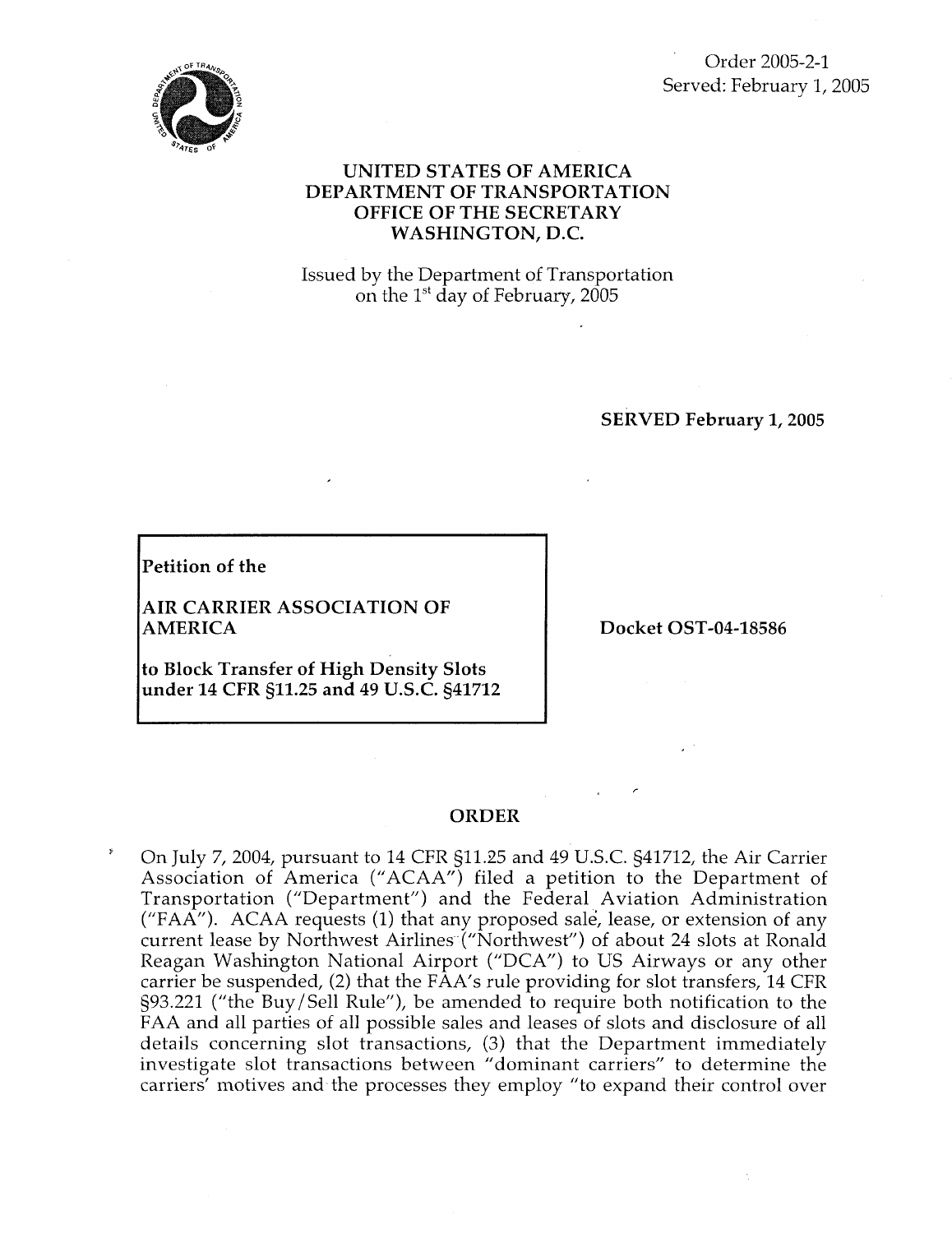DCA and LaGuardia Airport ("LGA") and to block low-fare competition at these airports," and (4) that pending completion of the Department's review of these issues, all sales or leases of DCA and LGA slots among the largest six carriers be suspended. On July 27, Continental Airlines, Inc., ("Continental") and the Regional Airline Association ("RAA") filed answers opposing ACAA's petition. ACAA filed a response to these answers on August 2.'

For the reasons set forth below, we dismiss ACAA's petition insofar as it requests an investigation and suspension of slot activity under 49 U.S.C. g41712. We take no action with respect to ACAA's request that the Buy/Sell Rule be modified, as this issue is appropriately before the FAA.

### **ACAA's Petition**

The Buy/Sell Rule allows air carriers to sell or lease most of the slots they have been allocated by the FAA under the High Density Traffic Airports Rule ("HDR"), 14 CFR Subpart K.<sup>2</sup> Stating that the FAA originally adopted the Buy/Sell Rule "to open a very closed competitive environment," ACAA maintains that in practice this rule "has become but one more barrier to competition" and has thus kept fares high in city-pairs that can only be served by carriers holding or leasing slots. ACAA contends that the procedures the FAA employs to administer the Buy/Sell Rule do not reflect "marketplace changes" and that therefore, the rule "supports the status quo" and lets the few carriers to which the slots were originally allocated determine which carriers may use them. ACAA maintains that few new entrants have been able to obtain slots at DCA and LGA and that none of these has "been able to expand operations or been allowed to operate on a level playing field. $^{\prime\prime}$ <sup>3</sup>

Specifically, ACAA faults the Buy / Sell Rule for not requiring a slot-holding carrier to inform the government, the public, and all carriers of its intent to lease or sell slots, the details of any sale or lease agreement, and the carriers to which the slots were offered. ACAA maintains that permitting the slot-holding carrier to deal in secrecy effectively allows it to choose its competitors, a situation that

ACAA did not request leave under 14 CFR 302.6 to file its response, which is not authorized by our Rules of Practice, 14 CFR Part 302. Nevertheless, as no party has objected to this pleading, we will accept it. 1

A "slot" is "the operational authority to conduct one IFR landing or takeoff operation each day during a specific hour or 30 minute period at one of the High Density Traffic Airports  $\dots$ ." 14 CFR 93.213(a)(2). "IFR" means "instrument flight rules.'' 14 CFR 1.2.

ACAA points out that new entrants cannot transfer slot exemptions that they have obtained under AIR-21 (Wendell H. Ford Aviation Investment and Reform Act for the  $21^{st}$  Century, PL 106-181, April 5, 2000, 114 Stat 611) or Vision 100 (Vision 100-Century of Aviation Reauthorization Act, PL 108-176, December 12, 2003, 117 Stat 2490). *3*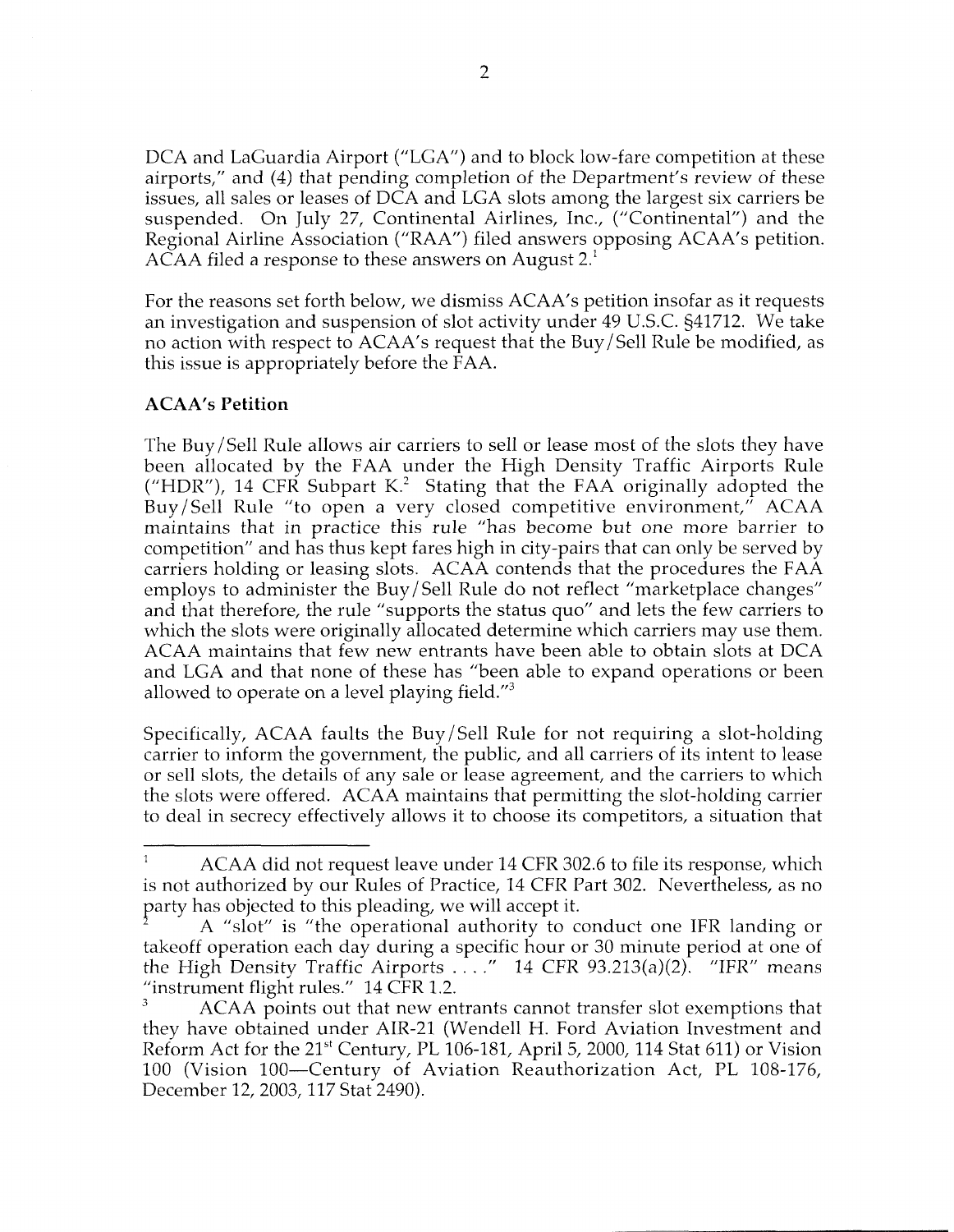ACAA characterizes as "a form of government sponsored market allocation permitting the FAA protected carriers to charge premium fares without fear of competitive response." In practice, ACAA maintains, a slot-holding carrier will not lease slots to new entrants or low-fare carriers that mean to compete with it or its alliance partners. Although the Buy/Sell Rule has a use-or-lose provision requiring holders to use slots at least 80 percent of the time, these carriers can and do avoid revocation of slots they are not using by arranging for short-term leases. ACAA asserts that only carriers that are already operating at the airport are likely to use the slots under such terms.

Citing a pleading Northwest filed in Docket OST-2000-7181 on July 6, 2004, ACAA reports that Delta Air Lines ("Delta") was to return leased slots to Northwest as of October 30. ACAA is concerned by the prospect that Northwest might lease or sell the slots to US Airways, because US Airways and its alliance partner, United Air Lines, together control 47 percent of the slots at DCA, and Northwest and its alliance partners, Delta and Continental, together control another 28 percent. ACAA faults the Department for "allow[ing] carriers controlling such a large portion of the market [to] work with each other to dominate the market'' and warns that continuing to do *so* will result in "dominance at the airport and over multiple regions of the country" being "locked in place."

ACAA calls for the Department to stop allowing the large slot-holding carriers to block new entry at DCA and to provide for "full public scrutiny of slot transfer actions.'' Thus, noting that the Department and the FAA have consistently maintained that slots do not belong to the carriers and can be withdrawn and reallocated by the FAA, ACAA asks that Northwest henceforth be barred from leasing or selling slots at DCA or New York LaGuardia Airport ("LGA") to US Airways, Delta, or any other legacy carrier and that Northwest instead be required to make these slots available to new entrants. ACAA asks that the Department "thoroughly investigate all slot transactions between major carriers" and "establish a public process identifying all slot transactions."

### **The Answers**

Continental and RAA oppose ACAA's petition. Continental maintains that the Department should "allow the marketplace, rather than regulation, to continue to govern slot sales and leases at slot-controlled airports, including [DCA] ." In Continental's view, the Buy / Sell Rule still serves its original purpose of allowing adjustments of capacity and operations to accommodate demand at DCA and LGA. When adopted, this rule permitted incumbent carriers to keep their slots to avoid disruption of, and in recognition of their investment in, the services they had developed. The rule also gave new entrants and limited incumbents a chance to obtain slots through lotteries as well as by purchase or lease. Continental contends that the rule has let carriers "develop reasonably effective service patterns despite constraints on the number of slots available." It observes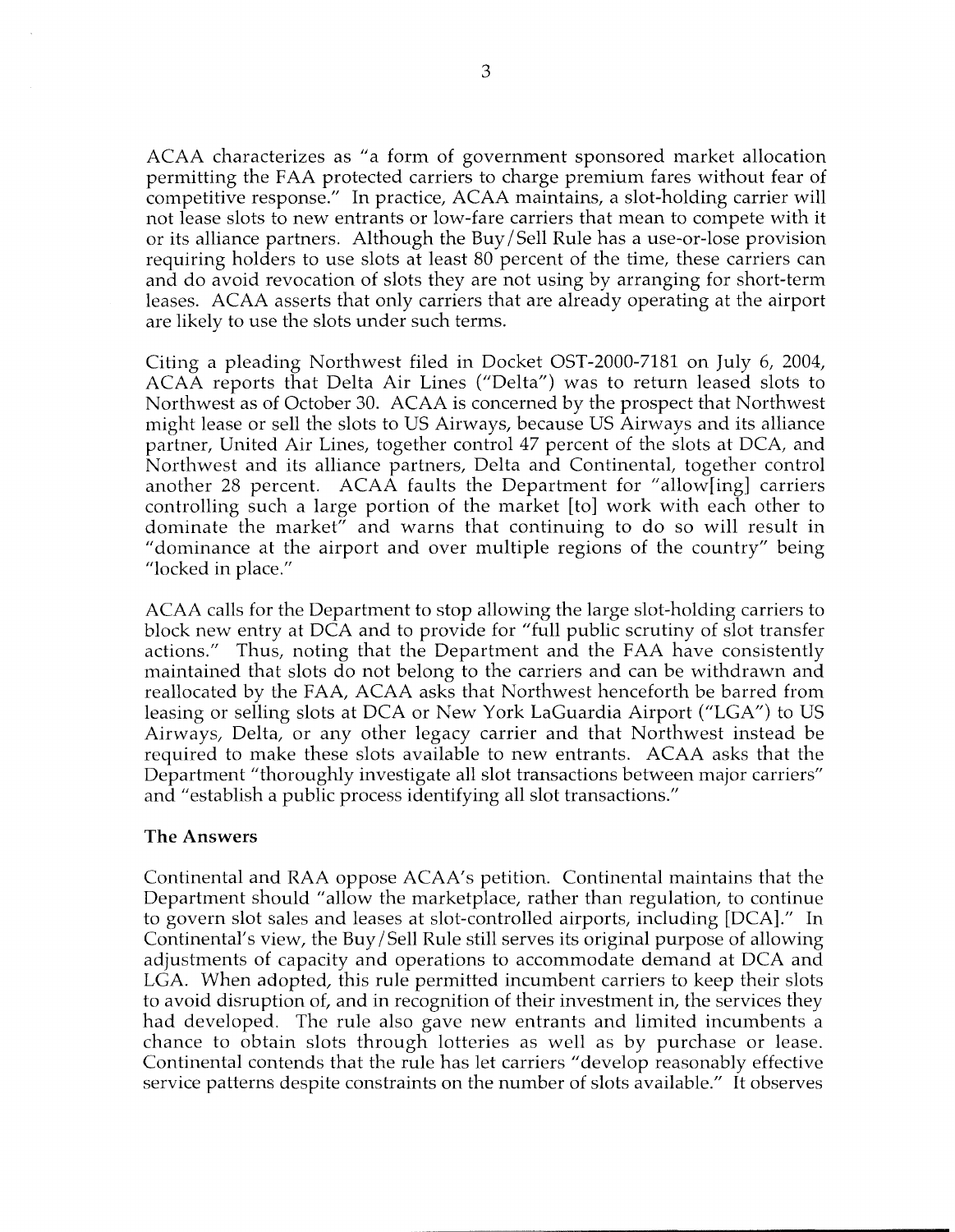that Congress has repeatedly considered slot issues since the Buy / Sell Rule's adoption but has taken no action to end the buying and selling of slots. Instead, Congress has provided for additional service at DCA and LGA "by creating exemptions, subject to specific criteria, for new services at [PCA] for small cities, national networks and new entrant and limited incumbent airlines." Noting that members of ACAA have secured slot exemptions at DCA and LGA and have also secured slots at LGA via lottery, Continental maintains that these carriers are also free to buy or lease additional slots at market rates and that their not having done so does not justify ending this mode of exchange.<sup>4</sup>

RAA agrees with Continental that the Buy/Sell Rule continues to serve its original purpose; RAA also notes that the Federal Trade Commission and the Department of Justice both supported the rule when it was adopted in 1985. Like Continental, RAA points to Congress's repeated review of the slot rules governing DCA without amending the Buy/Sell Rule and to the steps Congress has taken "to expand slot availability for new entrants and limited incumbents, service to small communities and long-haul network access."<sup>5</sup> RAA notes that these steps have enabled ACAA's members and other new entrants and limited incumbents to procure ''a significant number of DCA slots," including slots for service to small communities. RAA takes the position that prohibiting the purchase, sale, and leasing of slots would bar carriers from changing their service patterns in response to changed circumstances. It contends that by virtue of the Buy/Sell rule, regional airlines and their code-share partners have been able to maintain regional-jet service between slot-controlled airports and small communities and to sustain the frequency travelers in both large and small markets demand. It maintains that ACAA's members have not only benefited from slots exemptions but "are continuing to prosper, and could acquire DCA slots at market prices if they chose to do *so."* 

# **ACAA's Response**

In its response, ACAA states that Northwest has not offered new entrants the opportunity to lease slots or even notified all carriers of its intent to lease or sell slots; it also states that in practice new entrants have not been able to buy or lease slots and have not secured more than four to seven slots each. ACAA maintains that government studies and reports show that the Buy/Sell Rule "serves to

Continental also takes issue with ACAA's insinuation that its alliance with Northwest and Delta "is an alliance partnership 'controlling DCA."' Continental asserts that it holds fewer slots than other major carriers at DCA, competes vigorously with its alliance partners for passengers in DCA city-pair markets, and "could not conceivably 'control' [DCA] ." 4

<sup>5</sup> In fact, RAA states, Congress amended the rules for small community service to and from DCA most recently to delete the "promotion of air transportation by new entrant air carriers and limited incumbent air carriers'' as a factor to be considered in awarding slots for service to small communities.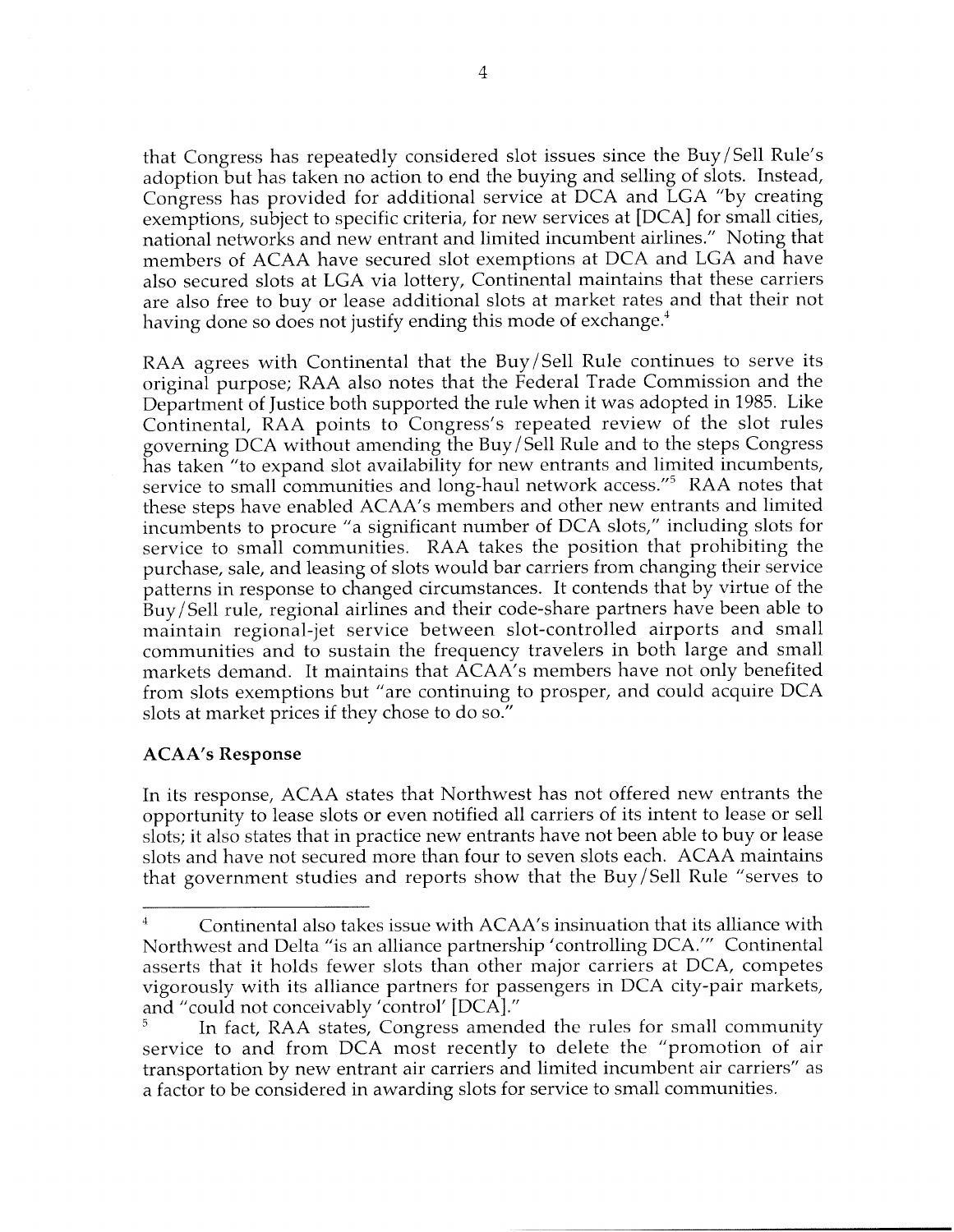preserve the stranglehold that a few large carriers have over high-density airports." ACAA suggests that even if Congress has not acted to amend the Buy/Sell Rule, the Department and the FAA may do *so.* ACAA opposes allowing Northwest to transfer the slots Delta has been using to US Airways, "a carrier that dominates DCA," when potential competitors cannot secure slots. As in its petition, ACAA points to the FAA's authority to withdraw and reallocate slots and calls on the Department to "provide full public scrutiny of slot transfer actions,'' to block further sales or leases of slots at DCA or LGA by any "legacy carrier" to any other "legacy carrier," and to make the slots Northwest wishes to transfer to US Airways available to new entrants.

# **Disposition**

To recapitulate the substance of the joint petition to the Department and the FAA, ACAA is seeking the following four actions: (1) suspension of any proposed lease or sale by Northwest of the slots at DCA to be returned by Delta at the end of October, 2004, (2) amendment of the Buy/Sell Rule to require that slot offerings and slot transactions and their details be made public, (3) investigation by the Department of slot transactions between "dominant carriers" at DCA and LGA to determine whether these carriers are actively expanding their domination and blocking competition from low-fare carriers, and (4) suspension of all sales or leases by the largest six carriers of DCA and LGA slots pending completion of this investigation.

The first two of ACAA's requests are properly before the FAA. That agency has the authority and primary responsibility under 49 U.S.C. §40103(b) to ensure the efficient use of the navigable airspace and to assign its use by rule or order. The HDR was promulgated in 1969 under this authority. The Buy/Sell Rule is part of Subpart S of 14 CFR Part 93, which is the regulatory scheme governing the allocation of IFR operations at HDR airports such as DCA and LGA. The FAA and the Office of the Secretary ("OST") will give the same careful, thorough consideration to the competitive issues ACAA raises here that they gave to competitive issues when considering whether to allow slots to be bought, sold, and leased, as documented in the regulatory history of the Buy/Sell Rule. *See* 50 FR 52180 at 52182- 52186 (December 20, 1985).<sup>6</sup>

OST and the FAA have lately been devoting considerable attention to the broader issue of how to handle operations at congested airports such as Chicago O'Hare ("ORD"), where the slot rule expired in mid-2002 and where the FAA imposed a six-month scheduling reduction order (see Order Limiting Scheduled Operations at O'Hare International Airport, Docket FAA-2004-16944, issued August 18, 2004), and at LGA, where the slot rule will expire on January 1, 2007. The FAA has opened Docket No. FAA-2001-9854 for comments about how to

The FAA's Chief Counsel responded to ACAA's petition by letter on 6 January 25, 2005.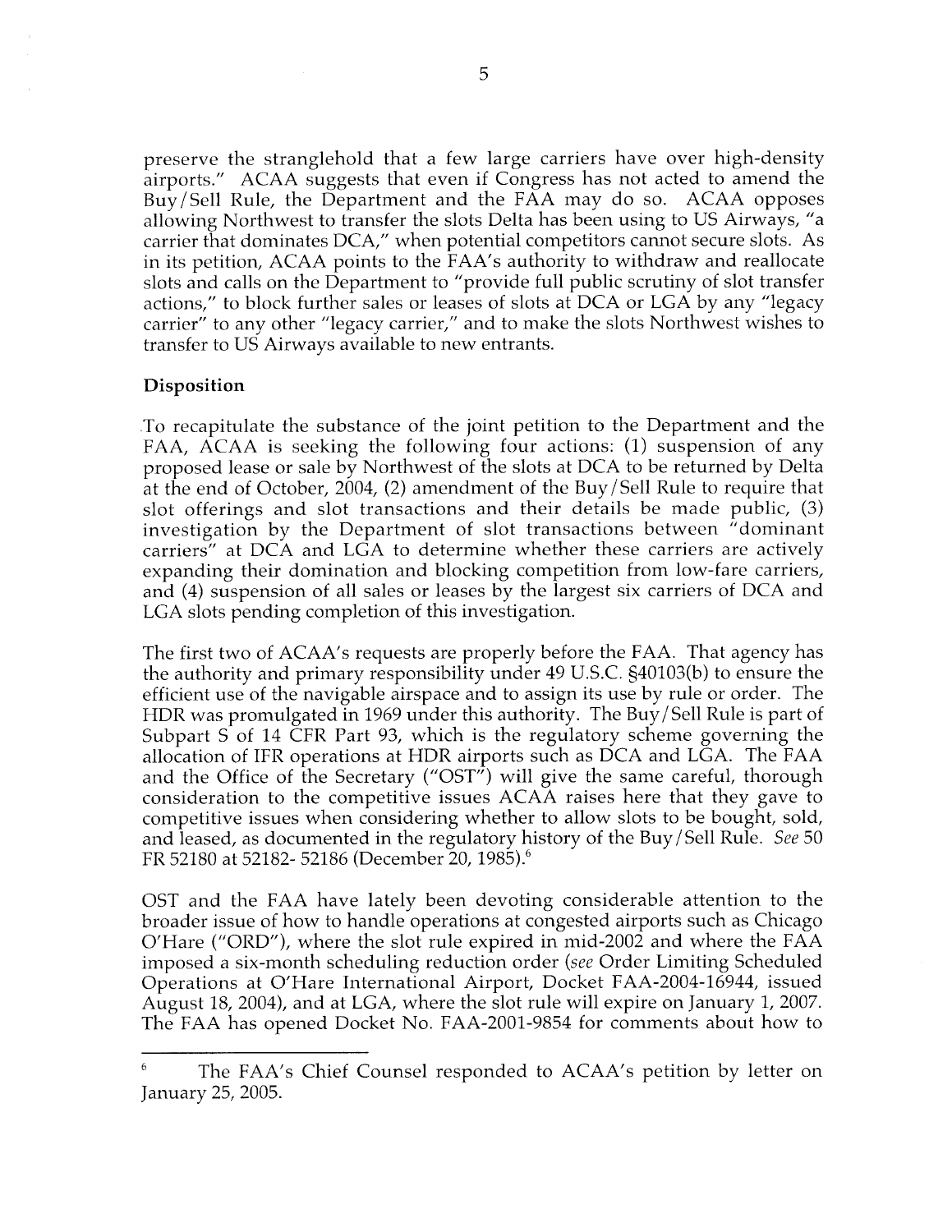manage operations at LGA after the rule's expiration. In addition, on July 30, 2004, under the auspices of the National Academy of Sciences, OST and the FAA held an auctions roundtable at which the aviation industry, airports, economists, and academics were invited to discuss market-based pricing approaches to access at congested airports. The FAA and OST have also entered into a research contract with the National Center for Excellence for Aviation Operations Research ("NEXTOR") to conduct research and present information about market-based approaches to managing demand at airports. The issues ACAA raises concerning the Buy/Sell rule exist for any slot-controlled airport, so any rulemaking or other initiative that the FAA and OST undertake to resolve access issues at ORD and LGA may appropriately extend to DCA as well.

As for ACAA's third and fourth requests, we must decline to grant them. The petition, read as a whole, primarily challenges the Buy/Sell Rule and only tangentially invokes 49 U.S.C. 541712, the Department's authority to investigate and prohibit unfair or deceptive practices and unfair methods of competition. The Buy/Sell Rule allows carriers that hold slots to sell or lease them without first informing the government, the public, or all air carriers of their intent to dispose of the slots and without making the details of sale or lease agreements public. As noted, the FAA and OST adopted this rule after giving due consideration to all competitive issues raised, and it is the FAA, again in conjunction with OST, that will now be considering whether the rule should be amended along the lines ACAA proposes. The pleadings here do not provide sufficient grounds for the Enforcement Office to institute an investigation into whether slot-holding carriers at DCA and LGA have been engaging in unfair methods of competition within the meaning of 49 U.S.C. 541712. Moreover, even if we were to institute such an investigation, we would not have the authority to suspend slot transactions pending its completion. Section 41712 empowers the Department to order carriers to stop offensive practices only after finding the practices to be violations, which in turn it can only do after providing the carriers with notice and an opportunity for a hearing.

For all of these reasons, we dismiss ACAA's petition insofar as it asks the Department to investigate whether slot-holding carriers at DCA have been engaging in unfair methods of competition within the meaning of 49 U.S.C. 541712 and to suspend slot trades while this investigation is in process. We take no action on the remainder of ACAA's petition, as it is properly before the FAA.

**ACCORDINGLY,** we dismiss the Petition of the Air Carrier Association of America to Block Transfer of High Density Slots under 14 CFR 511.25 and 49 U.S.C. 541712 in Docket OST-04-18581 to the extent discussed above.